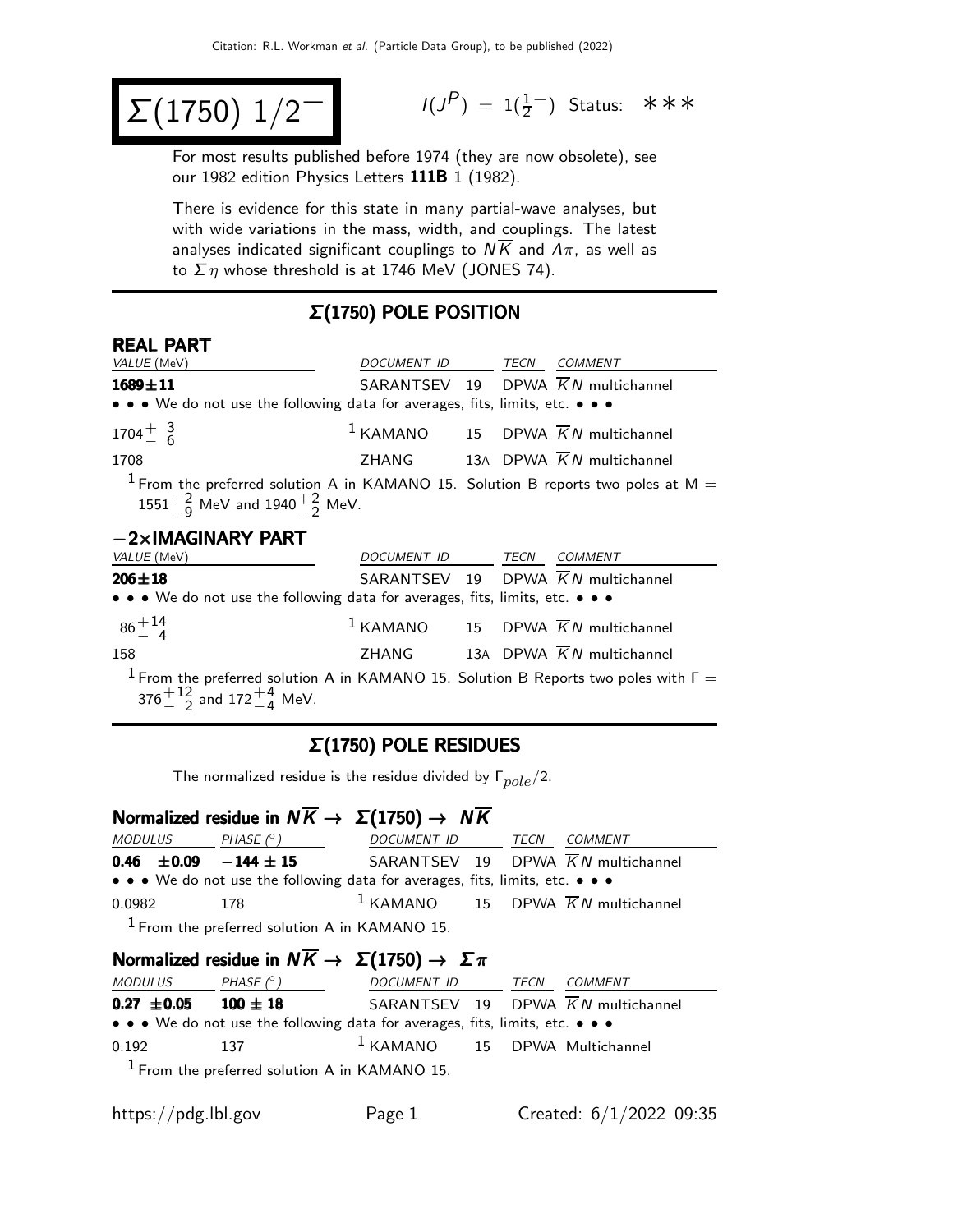|                              | Normalized residue in $N\overline{K} \rightarrow \Sigma(1750) \rightarrow \Sigma \eta$                                                                                |                          |     |     |                                                       |
|------------------------------|-----------------------------------------------------------------------------------------------------------------------------------------------------------------------|--------------------------|-----|-----|-------------------------------------------------------|
|                              | $\textit{MODULUS} \qquad \qquad \textit{PHASE} \text{ }(^{\circ}) \qquad \qquad \textit{DOCUMENT ID} \qquad \qquad \textit{TECN} \quad \textit{COMMENT}$              |                          |     |     |                                                       |
| $0.05 + 0.03$                |                                                                                                                                                                       |                          |     |     | SARANTSEV 19 DPWA $\overline{K}N$ multichannel        |
|                              | Normalized residue in $N\overline{K} \rightarrow \Sigma(1750) \rightarrow \Lambda \pi$                                                                                |                          |     |     |                                                       |
| <b>MODULUS</b>               | PHASE (°) DOCUMENT ID TECN COMMENT                                                                                                                                    |                          |     |     |                                                       |
| $0.26 \pm 0.06$ 115 $\pm$ 15 |                                                                                                                                                                       |                          |     |     | SARANTSEV 19 DPWA $\overline{K}N$ multichannel        |
|                              | • • • We do not use the following data for averages, fits, limits, etc. • • •                                                                                         |                          |     |     |                                                       |
| 0.207                        | 169                                                                                                                                                                   |                          |     |     | $1$ KAMANO 15 DPWA $\overline{K}N$ multichannel       |
|                              | $1$ From the preferred solution A in KAMANO 15.                                                                                                                       |                          |     |     |                                                       |
|                              | Normalized residue in $N\overline{K} \rightarrow \Sigma(1750) \rightarrow \Xi K$                                                                                      |                          |     |     |                                                       |
|                              | $MODULUS$ $PHASE (°)$                                                                                                                                                 | DOCUMENT ID TECN COMMENT |     |     |                                                       |
| $0.02 \pm 0.02$              |                                                                                                                                                                       |                          |     |     | SARANTSEV 19 DPWA $\overline{K}N$ multichannel        |
|                              | Normalized residue in $N\overline{K} \to \Sigma(1750) \to \Sigma(1385)\pi$ , D-wave                                                                                   |                          |     |     |                                                       |
|                              | $\textit{MODULUS} \qquad \qquad \textit{PHASE} \text{ }(^{\circ}) \qquad \qquad \textit{DOCUMENT ID} \qquad \qquad \textit{TECN} \quad \textit{COMMENT}$              |                          |     |     |                                                       |
| $0.04 \pm 0.03$              |                                                                                                                                                                       |                          |     |     | SARANTSEV 19 DPWA $\overline{K}N$ multichannel        |
|                              | • • • We do not use the following data for averages, fits, limits, etc. • • •                                                                                         |                          |     |     |                                                       |
| 0.0536                       | 73                                                                                                                                                                    |                          |     |     | $1$ KAMANO 15 DPWA $\overline{K}N$ multichannel       |
|                              | <sup>1</sup> From the preferred solution A in KAMANO 15.                                                                                                              |                          |     |     |                                                       |
|                              |                                                                                                                                                                       |                          |     |     |                                                       |
|                              | Normalized residue in $N\overline{K} \to \Sigma(1750) \to \Lambda(1520)\pi$                                                                                           |                          |     |     |                                                       |
|                              | $\begin{array}{ccccccccc}\textit{MODULUS} & \textit{PHASE}&\textit{?}) & \textit{DOCUMENT} & \textit{ID} & \textit{TECN} & \textit{COMMENT} & \textit{.} \end{array}$ |                          |     |     |                                                       |
| $0.15 \pm 0.07$ $-25 \pm 40$ |                                                                                                                                                                       |                          |     |     | SARANTSEV 19 DPWA $\overline{K}N$ multichannel        |
|                              | Normalized residue in $N\overline{K} \to \Sigma(1750) \to N\overline{K}^*(892)$ , S=1/2, S-wave                                                                       |                          |     |     |                                                       |
|                              | $\begin{array}{ccc}\textit{MODULUS} & \quad \textit{PHASE (}^{\circ}\textit{)} & \quad \textit{DOCUMENT ID} & \quad \textit{TECN} \quad \textit{COMMENT} \end{array}$ |                          |     |     |                                                       |
|                              | $0.05 \pm 0.03$ $-100 \pm 35$                                                                                                                                         |                          |     |     | SARANTSEV 19 DPWA $\overline{K}N$ multichannel        |
|                              |                                                                                                                                                                       | $\Sigma(1750)$ MASS      |     |     |                                                       |
| VALUE (MeV)                  |                                                                                                                                                                       | DOCUMENT ID TECN COMMENT |     |     |                                                       |
|                              | 1700 to 1800 (≈ 1750) OUR ESTIMATE                                                                                                                                    |                          |     |     |                                                       |
| $1692 \pm 11$                |                                                                                                                                                                       | SARANTSEV                | 19  |     | DPWA $\overline{K}N$ multichannel                     |
| $1739 \pm 8$                 |                                                                                                                                                                       | ZHANG                    | 13A |     | DPWA $\overline{K}N$ multichannel                     |
| $1756 \pm 10$                |                                                                                                                                                                       | GOPAL                    | 80  |     | DPWA $\overline{K}N \rightarrow \overline{K}N$        |
| $1770 \pm 10$                |                                                                                                                                                                       | ALSTON-                  | 78  |     | DPWA $\overline{K}N \rightarrow \overline{K}N$        |
|                              | • We do not use the following data for averages, fits, limits, etc. • • •                                                                                             |                          |     |     |                                                       |
| $1770 \pm 15$                |                                                                                                                                                                       | GOPAL                    | 77  |     | DPWA $\overline{K}N$ multichannel                     |
| 1800 or 1813                 |                                                                                                                                                                       | $1$ MARTIN               | 77  |     | DPWA $\overline{K}N$ multichannel                     |
| $1715 \pm 10$                |                                                                                                                                                                       | <sup>2</sup> CARROLL     | 76  |     | DPWA Isospin-1 total $\sigma$                         |
| 1730                         |                                                                                                                                                                       | <b>DEBELLEFON 76</b>     |     |     | IPWA $K^- p \to \Lambda \pi^0$                        |
| $1780 + 30$                  |                                                                                                                                                                       | <b>BAILLON</b>           | 75  |     | IPWA $\overline{K}N \rightarrow \Lambda \pi$ (sol. 1) |
| $1700 \pm 30$                |                                                                                                                                                                       | <b>BAILLON</b>           | 75  |     | IPWA $\overline{K}N \rightarrow \Lambda \pi$ (sol. 2) |
| $1697 + 20 \over -10$        |                                                                                                                                                                       | <b>VANHORN</b>           | 75  |     | DPWA $K^- p \rightarrow \Lambda \pi^0$                |
| $1785 \pm 12$                |                                                                                                                                                                       | <b>CHU</b>               | 74  | DBC | Fits $\sigma(K^{-} n \to \Sigma^{-} n)$               |
| $1760 \pm 5$                 |                                                                                                                                                                       | $3$ JONES                | 74  | HBC | Fits $\sigma(K^- p \to \Sigma^0 \eta)$                |
| $1739 \pm 10$                |                                                                                                                                                                       | PREVOST                  | 74  |     | DPWA $K^- N \rightarrow \Sigma(1385) \pi$             |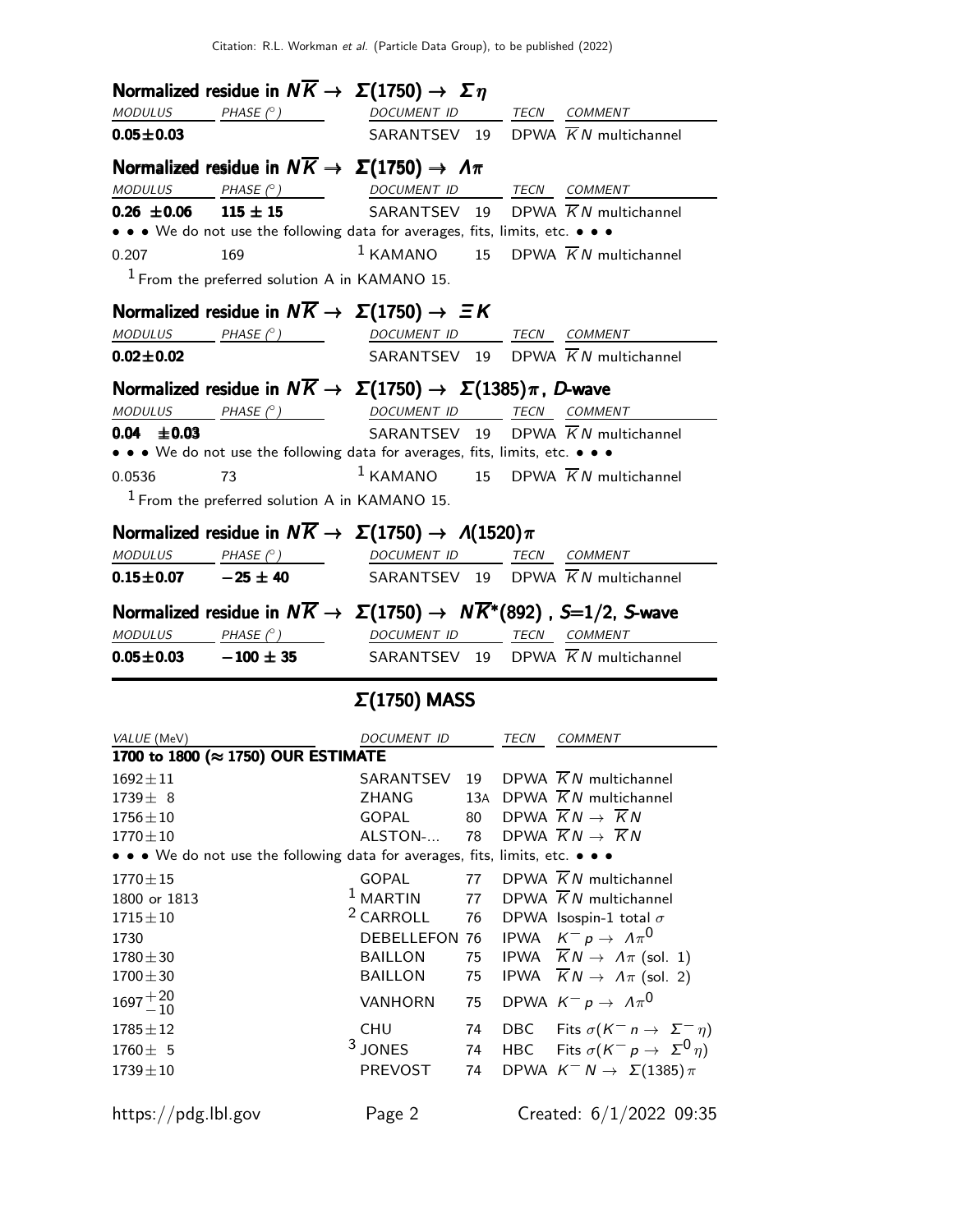- $1$  The two MARTIN 77 values are from a T-matrix pole and from a Breit-Wigner fit.
- <sup>2</sup> A total cross-section bump with  $(J+1/2)$   $\Gamma_{el}$  /  $\Gamma_{total}$  = 0.30.

<sup>3</sup> An S-wave Breit-Wigner fit to the threshold cross section with no background and errors statistical only.

### Σ(1750) WIDTH

| VALUE (MeV)                                                                   | <b>DOCUMENT ID</b>   |     | TECN | COMMENT                                               |
|-------------------------------------------------------------------------------|----------------------|-----|------|-------------------------------------------------------|
| 100 to 200 (≈ 150) OUR ESTIMATE                                               |                      |     |      |                                                       |
| $208 + 18$                                                                    | SARANTSEV            | 19  |      | DPWA $\overline{K}N$ multichannel                     |
| $182 + 60$                                                                    | ZHANG                | 13A |      | DPWA $KN$ multichannel                                |
| $64 + 10$                                                                     | <b>GOPAL</b>         | 80  |      | DPWA $\overline{K}N \rightarrow \overline{K}N$        |
| $161 + 20$                                                                    | ALSTON-              | 78  |      | DPWA $\overline{K}N \rightarrow \overline{K}N$        |
| • • • We do not use the following data for averages, fits, limits, etc. • • • |                      |     |      |                                                       |
| $60 + 10$                                                                     | <b>GOPAL</b>         | 77  |      | DPWA $\overline{K}N$ multichannel                     |
| 117 or 119                                                                    | $1$ MARTIN           | 77  |      | DPWA $\overline{K}N$ multichannel                     |
| 10                                                                            | <sup>2</sup> CARROLL | 76  |      | DPWA Isospin-1 total $\sigma$                         |
| 110                                                                           | <b>DEBELLEFON</b>    | 76  |      | IPWA $K^- p \rightarrow \Lambda \pi^0$                |
| $140 + 30$                                                                    | <b>BAILLON</b>       | 75  |      | IPWA $\overline{K}N \rightarrow \Lambda \pi$ (sol. 1) |
| $160 + 50$                                                                    | <b>BAILLON</b>       | 75  |      | IPWA $\overline{K}N \rightarrow \Lambda \pi$ (sol. 2) |
| $66 + \frac{14}{12}$                                                          | <b>VANHORN</b>       | 75  |      | DPWA $K^- p \rightarrow \Lambda \pi^0$                |
| $89 + 33$                                                                     | <b>CHU</b>           | 74  |      | DBC Fits $\sigma(K^{-} n \to \Sigma^{-} n)$           |
| $92 \pm 7$                                                                    | $3$ JONES            | 74  |      | HBC Fits $\sigma(K^- p \to \Sigma^0 \eta)$            |
| $108 + 20$                                                                    | <b>PREVOST</b>       | 74  |      | DPWA $K^- N \rightarrow \Sigma(1385)\pi$              |
|                                                                               |                      |     |      |                                                       |

 $1$  The two MARTIN 77 values are from a T-matrix pole and from a Breit-Wigner fit.

<sup>2</sup> A total cross-section bump with  $(J+1/2)$   $\Gamma_{el}$  /  $\Gamma_{total}$  = 0.30.

<sup>3</sup> An S-wave Breit-Wigner fit to the threshold cross section with no background and errors statistical only.

| Mode                                                                                                                                                                                                                                                                                                                       | Fraction $(\Gamma_i/\Gamma)$                                                                                                    |
|----------------------------------------------------------------------------------------------------------------------------------------------------------------------------------------------------------------------------------------------------------------------------------------------------------------------------|---------------------------------------------------------------------------------------------------------------------------------|
| $N\overline{K}$<br>$\Gamma_1$<br>$\Gamma_2$<br>$\Lambda\pi$<br>$\Gamma_3$<br>$\Sigma \pi$<br>$\Gamma_4$<br>$\sum \eta$<br>$\Gamma_5$ $\Sigma(1385)\pi$ , <i>D</i> -wave<br>$\Gamma_6 \qquad \Lambda(1520)\pi$<br>$\Gamma_7$ $N\overline{K}$ <sup>*</sup> (892), S=1/2<br>$\Gamma_8$ $N\overline{K}^*(892)$ , S=3/2, D-wave | $0.06$ to $0.12$<br>$(14 \pm 5) \%$<br>$(16 \pm 4) \%$<br>15-55 %<br>$\%$<br>$\langle 1$<br>$(2.0 \pm 1.0)\%$<br>$(8 \pm 4) \%$ |

#### Σ(1750) DECAY MODES

# Σ(1750) BRANCHING RATIOS

See "Sign conventions for resonance couplings" in the Note on  $\Lambda$  and  $\Sigma$ Resonances.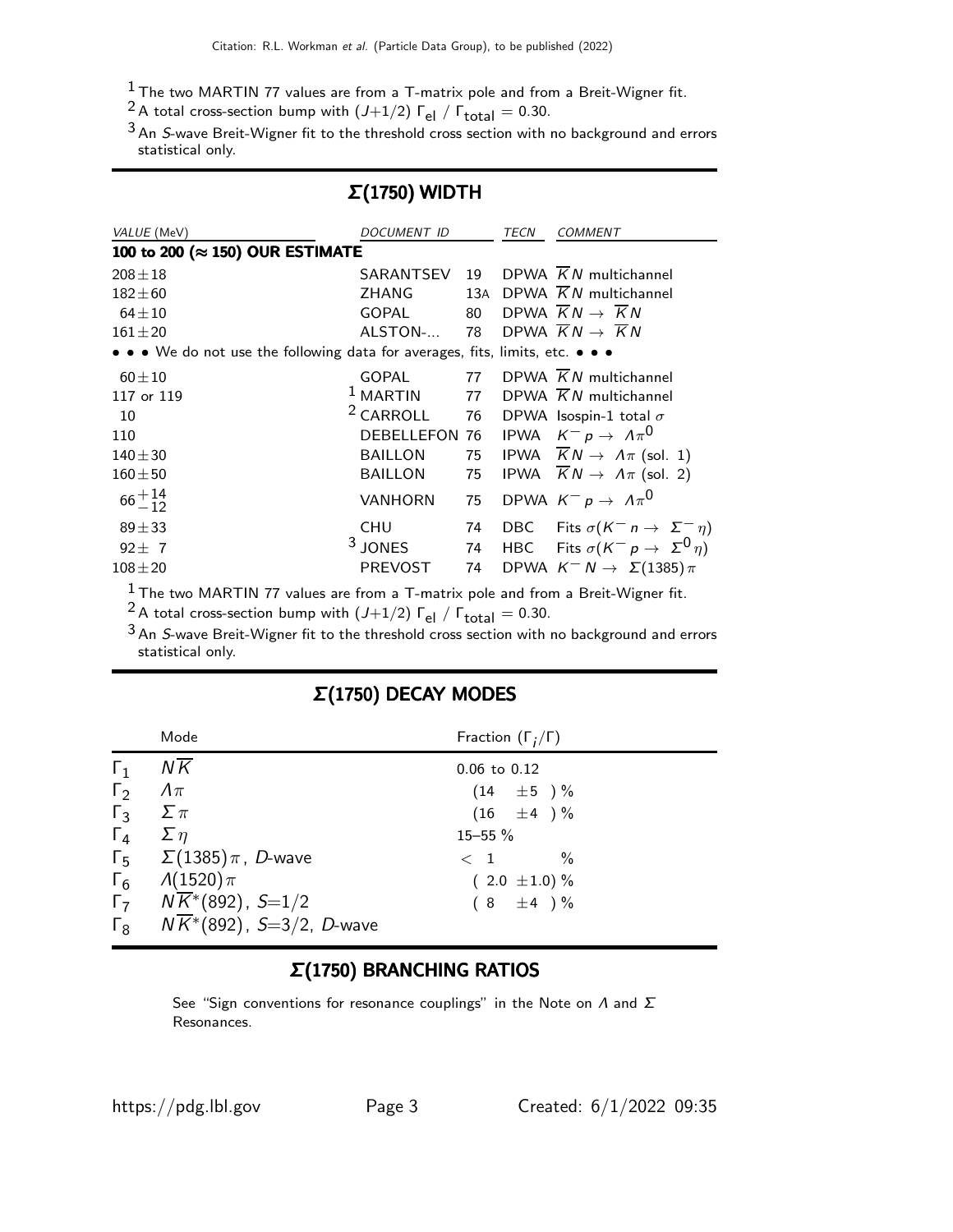| $\Gamma(N\overline{K})/\Gamma_{\rm total}$                                                                                            |                          |    |                                                   | $\mathsf{\Gamma}_1/\mathsf{\Gamma}$ |
|---------------------------------------------------------------------------------------------------------------------------------------|--------------------------|----|---------------------------------------------------|-------------------------------------|
| <i>VALUE</i>                                                                                                                          | DOCUMENT ID              |    | TECN COMMENT                                      |                                     |
| 0.06 to 0.12 OUR ESTIMATE                                                                                                             |                          |    |                                                   |                                     |
| $0.46 \pm 0.09$                                                                                                                       | SARANTSEV                | 19 | DPWA $\overline{K}N$ multichannel                 |                                     |
| $0.09 \pm 0.07$                                                                                                                       | <b>ZHANG</b>             |    | 13A DPWA Multichannel                             |                                     |
| $0.14 \pm 0.03$                                                                                                                       | GOPAL                    |    | 80 DPWA $\overline{K}N \rightarrow \overline{K}N$ |                                     |
| $0.33 \pm 0.05$                                                                                                                       | ALSTON-                  | 78 | DPWA $\overline{K}N\rightarrow \overline{K}N$     |                                     |
| • • • We do not use the following data for averages, fits, limits, etc. • • •                                                         |                          |    |                                                   |                                     |
| 0.154                                                                                                                                 | $1$ KAMANO               | 15 | DPWA Multichannel                                 |                                     |
| $0.15 \pm 0.03$                                                                                                                       | GOPAL                    |    | 77 DPWA See GOPAL 80                              |                                     |
| 0.06 or 0.05                                                                                                                          | <sup>2</sup> MARTIN      |    | 77 DPWA $\overline{K}N$ multichannel              |                                     |
| $1$ From the preferred solution A in KAMANO 15.<br>$2$ The two MARTIN 77 values are from a T-matrix pole and from a Breit-Wigner fit. |                          |    |                                                   |                                     |
| $\Gamma(\Lambda \pi)/\Gamma_{\rm total}$                                                                                              |                          |    |                                                   | $\Gamma_2/\Gamma$                   |
| VALUE                                                                                                                                 | DOCUMENT ID TECN COMMENT |    |                                                   |                                     |
| $0.14 \pm 0.05$                                                                                                                       | SARANTSEV 19             |    | DPWA $\overline{K}N$ multichannel                 |                                     |
| • • • We do not use the following data for averages, fits, limits, etc. • • •                                                         |                          |    |                                                   |                                     |
| 0.435                                                                                                                                 | $1$ KAMANO               |    | 15 DPWA $\overline{K}N$ multichannel              |                                     |
| <sup>1</sup> From the preferred solution A in KAMANO 15.                                                                              |                          |    |                                                   |                                     |
| $\Gamma(\Sigma \pi)/\Gamma_{\rm total}$                                                                                               |                          |    |                                                   | $\Gamma_3/\Gamma$                   |
| <b>VALUE</b>                                                                                                                          | DOCUMENT ID TECN COMMENT |    |                                                   |                                     |
| $0.16 \pm 0.04$                                                                                                                       | SARANTSEV 19             |    | DPWA $KN$ multichannel                            |                                     |
| • • • We do not use the following data for averages, fits, limits, etc. • • •                                                         |                          |    |                                                   |                                     |
| 0.373                                                                                                                                 | $1$ KAMANO               |    | 15 DPWA $\overline{K}N$ multichannel              |                                     |
| <sup>1</sup> From the preferred solution A in KAMANO 15.                                                                              |                          |    |                                                   |                                     |
| $\Gamma(A(1520)\pi)/\Gamma_{\rm total}$                                                                                               |                          |    |                                                   | $\Gamma_6/\Gamma$                   |
| <b>VALUE</b>                                                                                                                          | DOCUMENT ID              |    | TECN COMMENT                                      |                                     |
| $0.02 \pm 0.01$                                                                                                                       | SARANTSEV 19             |    | DPWA $\overline{K}N$ multichannel                 |                                     |
|                                                                                                                                       |                          |    |                                                   |                                     |
| $\Gamma(\Sigma(1385)\pi$ , D-wave)/ $\Gamma_{\rm total}$                                                                              |                          |    |                                                   | Г $_{5}/\Gamma$                     |
| <i>VALUE</i>                                                                                                                          | DOCUMENT ID TECN COMMENT |    |                                                   |                                     |
| < 0.01                                                                                                                                | SARANTSEV 19             |    | DPWA $\overline{K}N$ multichannel                 |                                     |
| • • • We do not use the following data for averages, fits, limits, etc. • • •                                                         |                          |    |                                                   |                                     |
| 0.024                                                                                                                                 | $1$ KAMANO               | 15 | DPWA $\overline{K}N$ multichannel                 |                                     |
| $1$ From the preferred solution A in KAMANO 15.                                                                                       |                          |    |                                                   |                                     |
| $\Gamma(N\overline{K}^*(892), S=1/2)/\Gamma_{\rm total}$                                                                              |                          |    |                                                   | $\mathsf{\Gamma}_7/\mathsf{\Gamma}$ |
| <i>VALUE</i>                                                                                                                          | DOCUMENT ID TECN COMMENT |    |                                                   |                                     |
| $\sim$ 0                                                                                                                              |                          |    | SARANTSEV 19 DPWA $\overline{K}N$ multichannel    |                                     |
| $0.08 \pm 0.04$                                                                                                                       | ZHANG                    |    | 13A DPWA $\overline{K}N$ multichannel             |                                     |
| • • • We do not use the following data for averages, fits, limits, etc. • • •                                                         |                          |    |                                                   |                                     |
| 0.004                                                                                                                                 | $1$ KAMANO               | 15 | DPWA $\overline{K}N$ multichannel                 |                                     |
|                                                                                                                                       |                          |    |                                                   |                                     |
| $\frac{1}{2}$ From the preferred solution A in KAMANO 15                                                                              |                          |    |                                                   |                                     |

1 From the preferred solution A in KAMANO 15.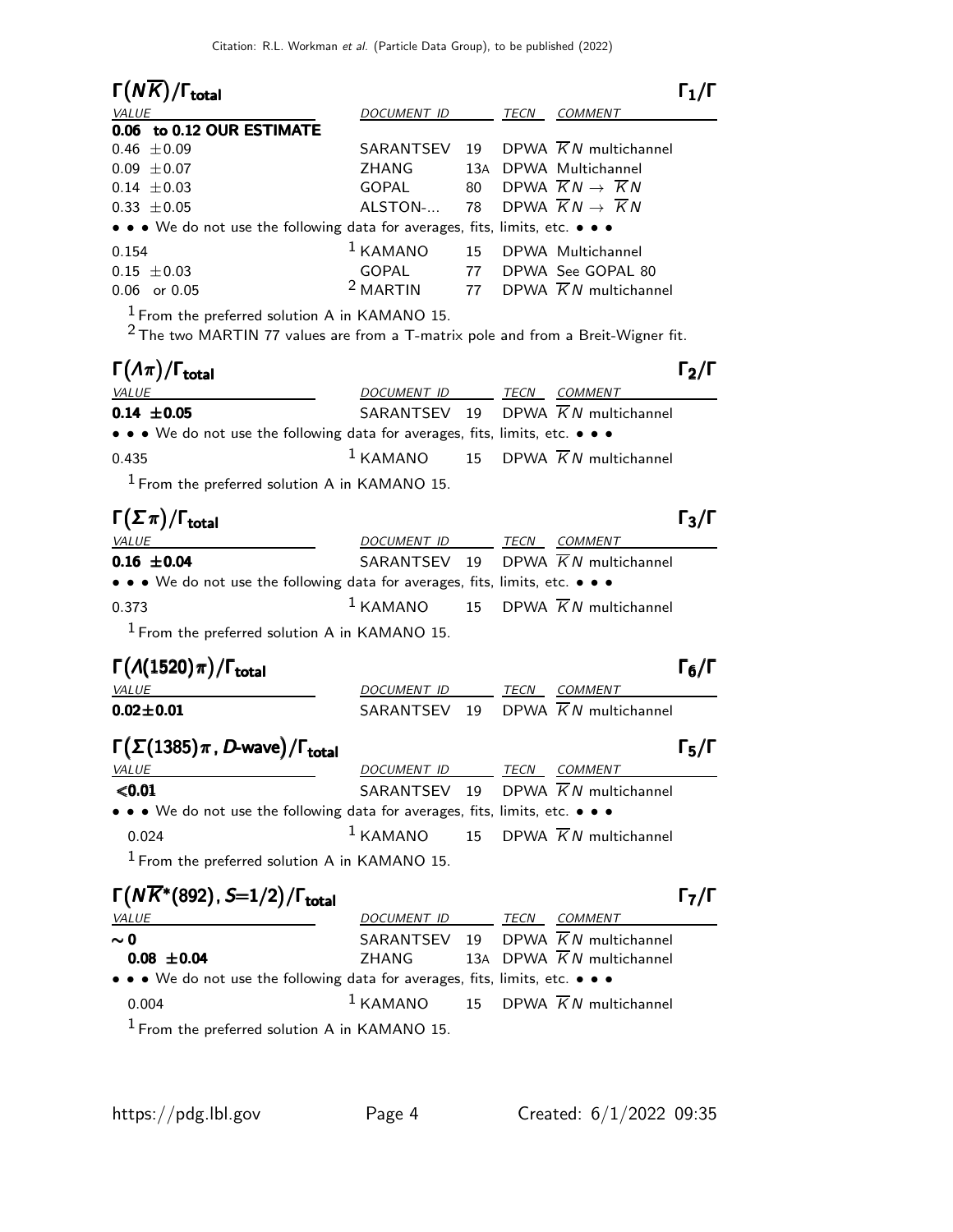| $\Gamma(N\overline{K}^*(892)$ , S $=$ 3/2, $D$ -wave $)/\Gamma_{\rm total}$                                                   |                                          |  |      |                |  |
|-------------------------------------------------------------------------------------------------------------------------------|------------------------------------------|--|------|----------------|--|
| VALUE                                                                                                                         | DOCUMENT ID                              |  | TECN | <i>COMMENT</i> |  |
| $\bullet$ $\bullet$ $\bullet$ We do not use the following data for averages, fits, limits, etc. $\bullet$ $\bullet$ $\bullet$ |                                          |  |      |                |  |
| 0.01                                                                                                                          | <sup>1</sup> KAMANO 15 DPWA Multichannel |  |      |                |  |
|                                                                                                                               |                                          |  |      |                |  |

1 From the preferred solution A in KAMANO 15.

| $(\Gamma_i \Gamma_f)^{\frac{1}{2}} / \Gamma_{\text{total}}$ in $N \overline{K} \rightarrow \Sigma (1750) \rightarrow \Lambda \pi$ |                                                      | $(\Gamma_1 \Gamma_2)^{\frac{1}{2}}$ /Г |      |                                                          |
|-----------------------------------------------------------------------------------------------------------------------------------|------------------------------------------------------|----------------------------------------|------|----------------------------------------------------------|
| VALUE                                                                                                                             | <b>DOCUMENT ID</b>                                   |                                        | TECN | COMMENT                                                  |
| $+0.10 \pm 0.04$                                                                                                                  | ZHANG                                                |                                        |      | 13A DPWA Multichannel                                    |
| $0.04 \pm 0.03$                                                                                                                   | GOPAL                                                |                                        |      | 77 DPWA $\overline{K}N$ multichannel                     |
| • • • We do not use the following data for averages, fits, limits, etc. • • •                                                     |                                                      |                                        |      |                                                          |
| $-0.10$ or $-0.09$                                                                                                                |                                                      |                                        |      | <sup>1</sup> MARTIN 77 DPWA $\overline{K}N$ multichannel |
| $-0.12$                                                                                                                           | DEBELLEFON 76 IPWA $K^- p \rightarrow \Lambda \pi^0$ |                                        |      |                                                          |
| $-0.12 \pm 0.02$                                                                                                                  | BAILLON                                              |                                        |      | 75 IPWA $\overline{K}N \rightarrow \Lambda \pi$ (sol. 1) |
| $-0.13 \pm 0.03$                                                                                                                  | BAILLON                                              |                                        |      | 75 IPWA $\overline{K}N \rightarrow \Lambda \pi$ (sol. 2) |
| $-0.13 \pm 0.04$                                                                                                                  | VANHORN                                              |                                        |      | 75 DPWA $K^- p \rightarrow A \pi^0$                      |
| $-0.120 \pm 0.077$                                                                                                                | <b>DEVENISH</b>                                      | 74B                                    |      | Fixed-t dispersion rel.                                  |

 $1$  The two MARTIN 77 values are from a T-matrix pole and from a Breit-Wigner fit.

| $(\Gamma_i \Gamma_f)^{1/2} / \Gamma_{total}$ in $N \overline{K} \rightarrow \Sigma (1750) \rightarrow \Sigma \pi$<br>VALUE                               | DOCUMENT ID                  |    |     | $(\Gamma_1 \Gamma_3)^{\frac{1}{2}} / \Gamma$<br>TECN COMMENT                                              |
|----------------------------------------------------------------------------------------------------------------------------------------------------------|------------------------------|----|-----|-----------------------------------------------------------------------------------------------------------|
| $+0.17 \pm 0.07$                                                                                                                                         | 7HANG                        |    |     | 13A DPWA Multichannel                                                                                     |
| $-0.09 \pm 0.05$                                                                                                                                         | GOPAL                        | 77 |     | DPWA $\overline{K}N$ multichannel                                                                         |
| • • • We do not use the following data for averages, fits, limits, etc. • • •                                                                            |                              |    |     |                                                                                                           |
| $+0.06$ or $+0.06$<br>$0.13 \pm 0.02$                                                                                                                    |                              |    |     | <sup>1</sup> MARTIN 77 DPWA $\overline{K}N$ multichannel<br>LANGBEIN 72 IPWA $\overline{K}N$ multichannel |
| $1$ The two MARTIN 77 values are from a T-matrix pole and from a Breit-Wigner fit.                                                                       |                              |    |     |                                                                                                           |
| $(\Gamma_i \Gamma_f)^{\frac{1}{2}}$ / $\Gamma_{\text{total}}$ in $N \overline{K} \rightarrow \Sigma (1750) \rightarrow \Sigma \eta$<br>VALUE             | DOCUMENT ID TECN COMMENT     |    |     | $(\Gamma_1 \Gamma_4)^{\frac{1}{2}} / \Gamma$                                                              |
| $0.23 \pm 0.01$                                                                                                                                          |                              |    |     | 1 JONES 74 HBC Fits $\sigma(K^{-} p \rightarrow \Sigma^{0} n)$                                            |
| • • • We do not use the following data for averages, fits, limits, etc. • • •                                                                            |                              |    |     |                                                                                                           |
| seen                                                                                                                                                     | <b>CLINE</b>                 | 69 | DBC | Threshold bump                                                                                            |
| $1$ An S-wave Breit-Wigner fit to the threshold cross section with no background and errors<br>statistical only.                                         |                              |    |     |                                                                                                           |
| $(\Gamma_i\Gamma_f)^{\frac{1}{2}}/\Gamma_{\rm total}$ in $N\overline{K}\to\Sigma(1750)\to\Sigma(1385)\pi$ , D-wave                                       |                              |    |     | $(\Gamma_1 \Gamma_5)^{\frac{1}{2}}$ / $\Gamma$                                                            |
| <b>VALUE</b>                                                                                                                                             | DOCUMENT ID                  |    |     | TECN COMMENT                                                                                              |
| $+0.17 \pm 0.07$                                                                                                                                         | ZHANG 13A DPWA Multichannel  |    |     |                                                                                                           |
| $+0.18 \pm 0.15$                                                                                                                                         |                              |    |     | PREVOST 74 DPWA $K^{-} N \rightarrow \Sigma(1385)\pi$                                                     |
| $(\Gamma_i \Gamma_f)^{\frac{1}{2}} / \Gamma_{\text{total}}$ in $N \overline{K} \rightarrow \Sigma (1750) \rightarrow \Lambda (1520) \pi$<br><b>VALUE</b> | DOCUMENT ID TECN COMMENT     |    |     | $(\Gamma_1 \Gamma_6)^{\frac{1}{2}}$ / $\Gamma$                                                            |
| • • • We do not use the following data for averages, fits, limits, etc. • • •                                                                            |                              |    |     |                                                                                                           |
|                                                                                                                                                          |                              |    |     |                                                                                                           |
| $0.032 \pm 0.021$                                                                                                                                        | CAMERON 77 DPWA P-wave decay |    |     |                                                                                                           |